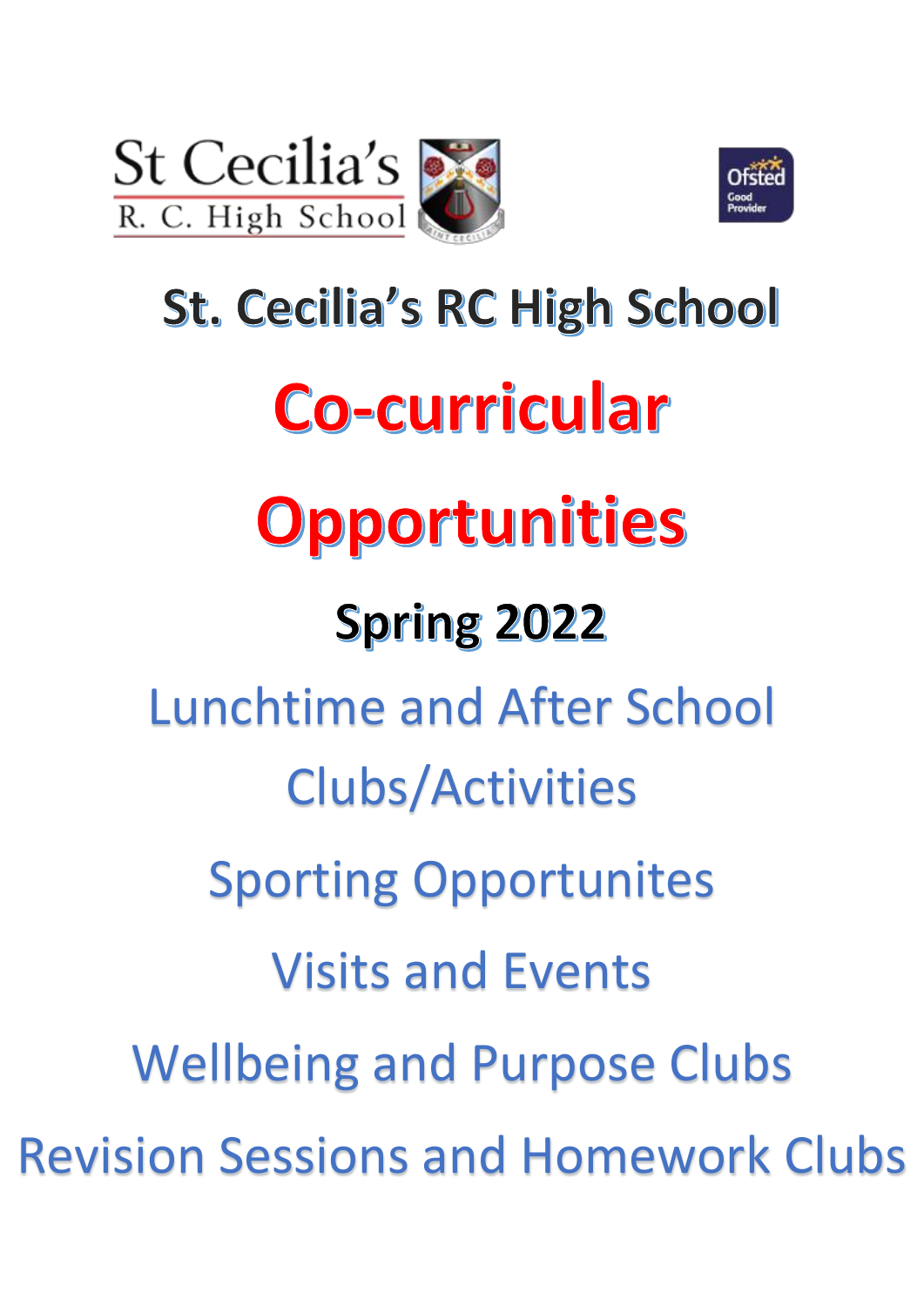# Monday Lunchtime

| <b>SUBJECT</b> | <b>TIME: Start-finish</b> | <b>Activity/Club</b>                    |
|----------------|---------------------------|-----------------------------------------|
| <b>PE</b>      | 1.40pm - 2.05pm           | <b>GCSE PE - Badminton/Table Tennis</b> |
| ASL            | $1.40$ pm - $2.05$ pm     | Mindful Mondav                          |
| Maths          | 1:45pm - 2.05pm           | Year 10 Maths Clinic                    |

## Monday After School

| <b>SUBJECT</b>       | <b>TIME: Start-finish</b> | <b>Activity/Club</b>                          |
|----------------------|---------------------------|-----------------------------------------------|
| PE.                  | $3.05$ pm - $4.15$ pm     | Girls Football - All welcome                  |
| Art                  | 3.05pm -4.00pm            | KS3 Art workshops - activities vary each term |
| French               | 3:05pm-4:00pm             | <b>GCSE French support classes</b>            |
| Computing            | 3.05pm - 3.45pm           | Preparing for the OUCC (this half term only)  |
| Homework Club (Rm17) | $3.05$ pm – $4.05$ pm     |                                               |

# Monday Revision

| <b>SUBJECT</b> | <b>TIME: Start-finish</b> |                         |
|----------------|---------------------------|-------------------------|
| Maths          | 3.05pm - 3.45pm           | Year 11 maths revision  |
| Geography      | 08.00am - 08.30am         | Year 10 and 11 revision |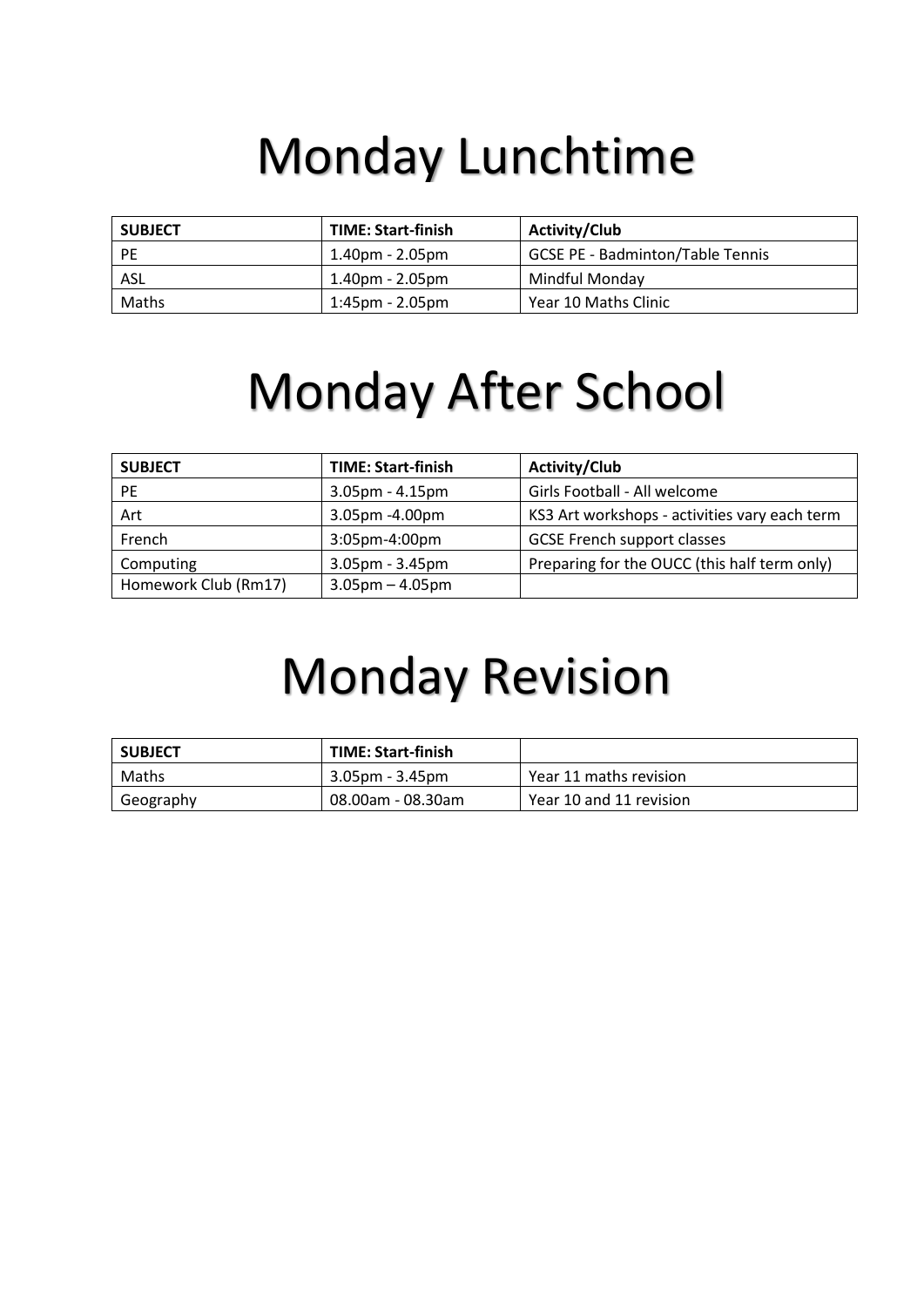#### Tuesday Lunchtime

| <b>SUBJECT</b> | <b>TIME: Start-finish</b> | <b>Activity/Club</b>             |
|----------------|---------------------------|----------------------------------|
| Faith          | 1:40pm - 2:05pm           | <b>Chaplaincy Crew</b>           |
|                |                           | <b>GCSE PE - Badminton/Table</b> |
| <b>PE</b>      | $1.40$ pm $-2.05$ pm      | <b>Tennis</b>                    |
| <b>ASL</b>     | $1.40pm - 2.05pm$         | <b>Teapot Tuesday</b>            |

# Tuesday After School

| <b>SUBJECT</b>                               | <b>TIME: Start-finish</b> | <b>Activity/Club</b> |
|----------------------------------------------|---------------------------|----------------------|
| Homework Club (Rm17) $\vert$ 3.05pm – 4.05pm |                           |                      |

#### Tuesday Revision

| <b>SUBJECT</b> | <b>TIME: Start-finish</b> |                         |
|----------------|---------------------------|-------------------------|
| All            | 1.40pm -2.05pm            | Revision clinic Year 11 |
| Geography      | $08.00pm - 08.30pm$       | Year 10 and 11 revision |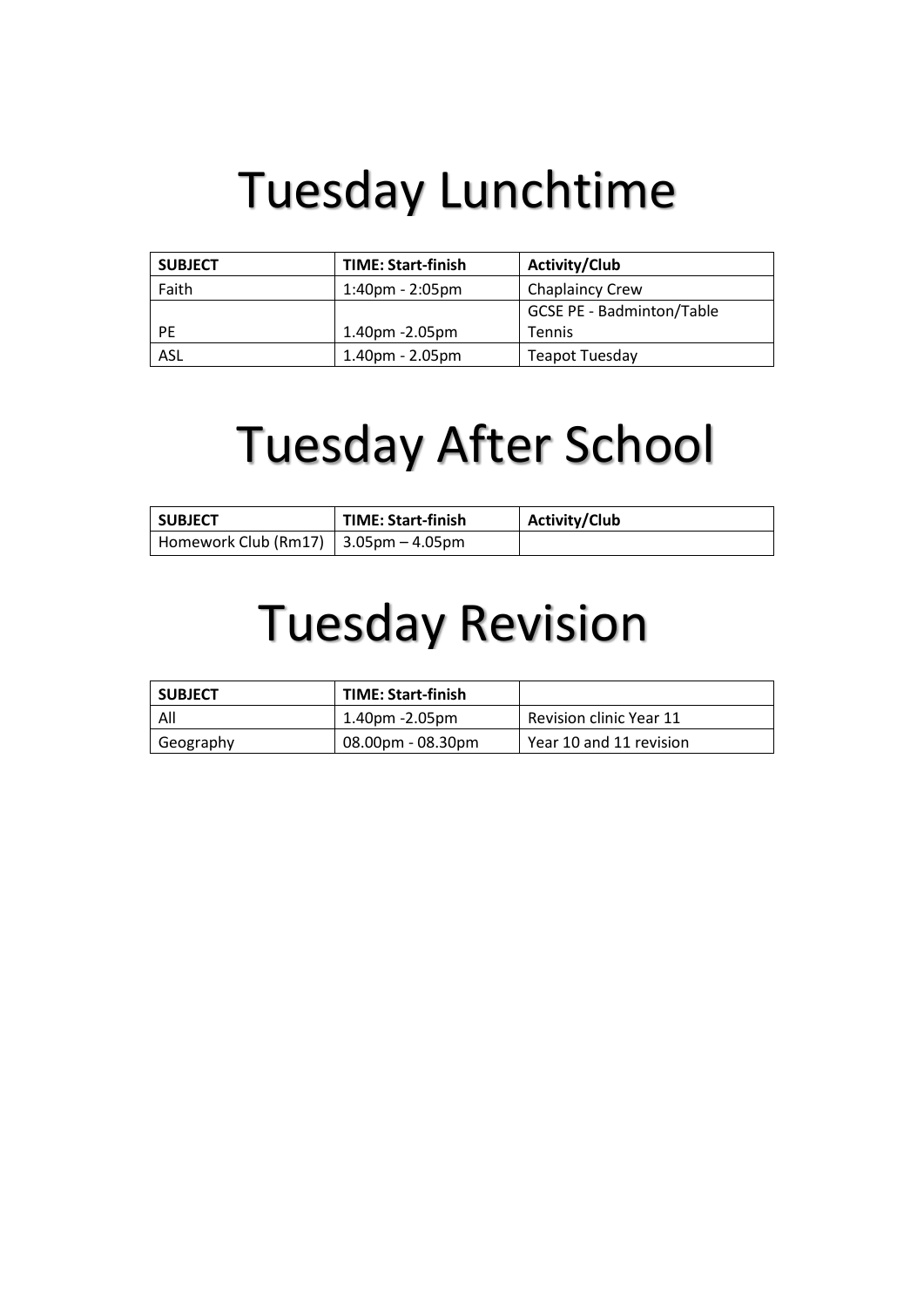### Wednesday Lunchtime

| <b>SUBJECT</b> | <b>TIME: Start-finish</b> | <b>Activity/Club</b>                    |
|----------------|---------------------------|-----------------------------------------|
| <b>PE</b>      | 1.40pm -2.05pm            | <b>GCSE PE - Badminton/Table Tennis</b> |
| Music          | 1.40pm - 2.05pm           | Choir                                   |
| Maths          | 1.40pm -2.05pm            | <b>Maths Clinic</b>                     |
| <b>ASL</b>     | 1.40pm - 2.05pm           | Wordy Wednesday                         |
| Maths          | 1.45pm - 2.05pm           | Year 11 maths clinic                    |
| Geography      | 1.45pm - 2.05pm           | Climate change club                     |

## Wednesday After School

| <b>SUBJECT</b>       | <b>TIME: Start-finish</b> | <b>Activity/Club</b>                                |
|----------------------|---------------------------|-----------------------------------------------------|
| <b>Bloom</b>         | 3:10pm -3:55pm            | <b>Mental Health</b>                                |
| <b>PE</b>            | 3.05pm - 5.00pm           | Girls Football tournament - Various Yrs (This term) |
| Music                | $3.05$ pm - $4.05$ pm     | <b>KS4 Music Support</b>                            |
| Art                  | $3.05$ pm - $4.05$ pm     | <b>GCSE Art Workshops/Intervention</b>              |
| Computing            | 3.05pm - 4.00pm           | Code Club                                           |
| Geography            | $3.10pm - 4.00pm$         | Year 11 revision                                    |
| Homework Club (Rm17) | $3.05$ pm $- 4.05$ pm     |                                                     |

# Wednesday Revision

| <b>SUBJECT</b> | <b>TIME: Start-finish</b> |                         |
|----------------|---------------------------|-------------------------|
| Geography      | $08.00$ pm - $08.30$ pm   | Year 10 and 11 revision |
| Geography      | 3.10pm - 4.00pm           | Year 11 revision        |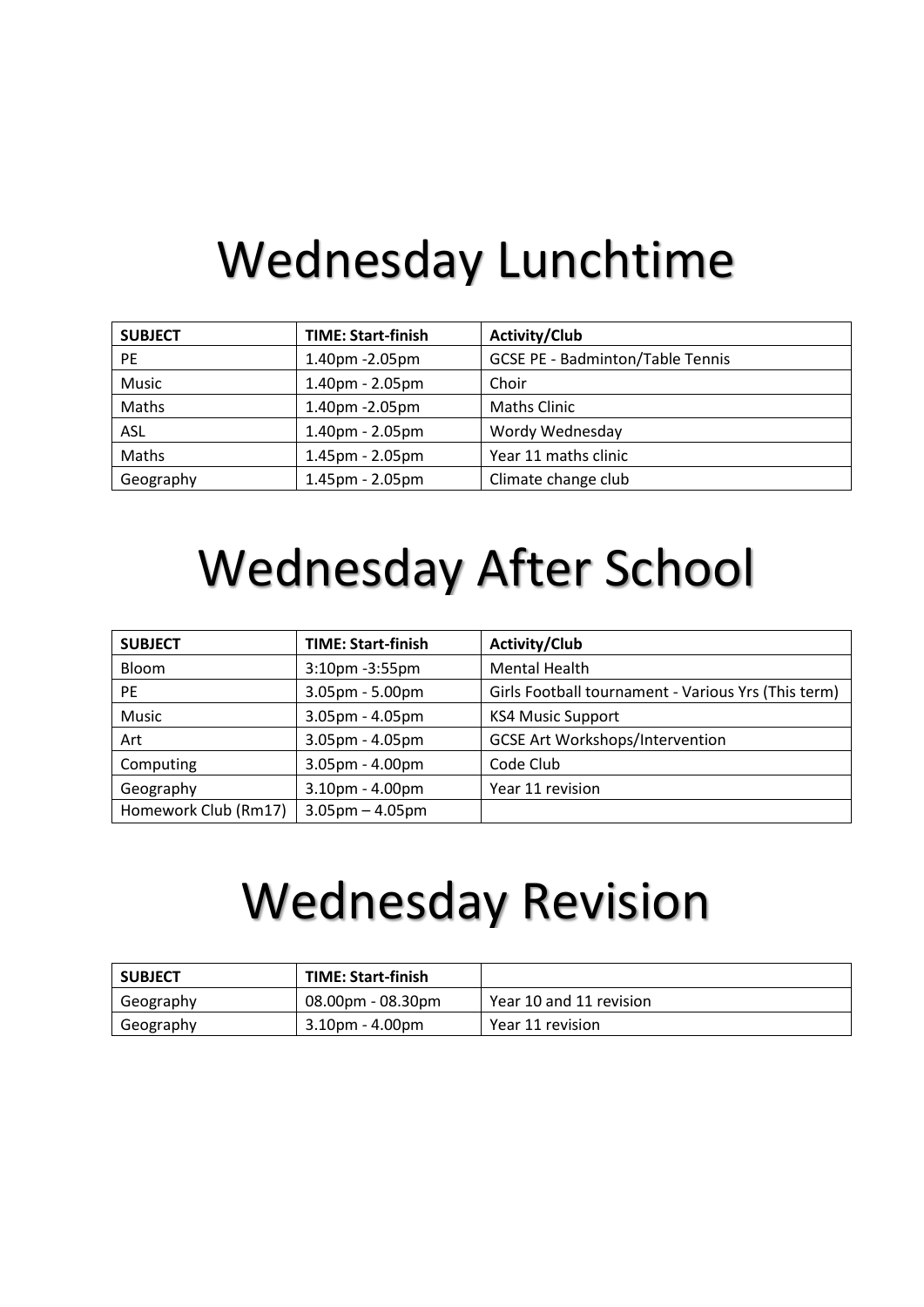## Thursday Lunchtime

| <b>SUBJECT</b>               | <b>TIME: Start-finish</b> | <b>Activity/Club</b>                    |
|------------------------------|---------------------------|-----------------------------------------|
| <b>Faith and Fundraising</b> | $1:45$ pm - $2:05$ pm     | <b>Chaplaincy Crew</b>                  |
| <b>PF</b>                    | 1.40pm -2.05pm            | <b>GCSE PE - Badminton/Table Tennis</b> |
| ASL                          | $1.40$ pm - $2.05$ pm     | Thinking Thursday (riddles/puzzles)     |

## Thursday After School

| <b>SUBJECT</b>       | <b>TIME: Start-finish</b> | <b>Activity/Club</b>              |
|----------------------|---------------------------|-----------------------------------|
| <b>PE</b>            | $3.05$ pm - $4.05$ pm     | <b>GCSE PE Practical/Revision</b> |
| ASL                  | 3.05pm - 4.00pm           | Anxiety group                     |
| Spanish              | $3:05 - 4:05$ pm          | Spanish catch up                  |
| Geography            | $3.10pm - 4.00pm$         | Year 10 revision                  |
| Homework Club (Rm17) | $3.05$ pm $-4.05$ pm      |                                   |

#### Thursday Revision

| <b>SUBJECT</b> | <b>TIME: Start-finish</b> |                              |
|----------------|---------------------------|------------------------------|
| Computing      | $3.05$ pm - $4.00$ pm     | <b>GCSE Computer Science</b> |
| Geography      | $08.00pm - 08.30pm$       | Year 10 and 11 revision      |
| Geography      | $3.10pm - 4.00pm$         | Year 10 revision             |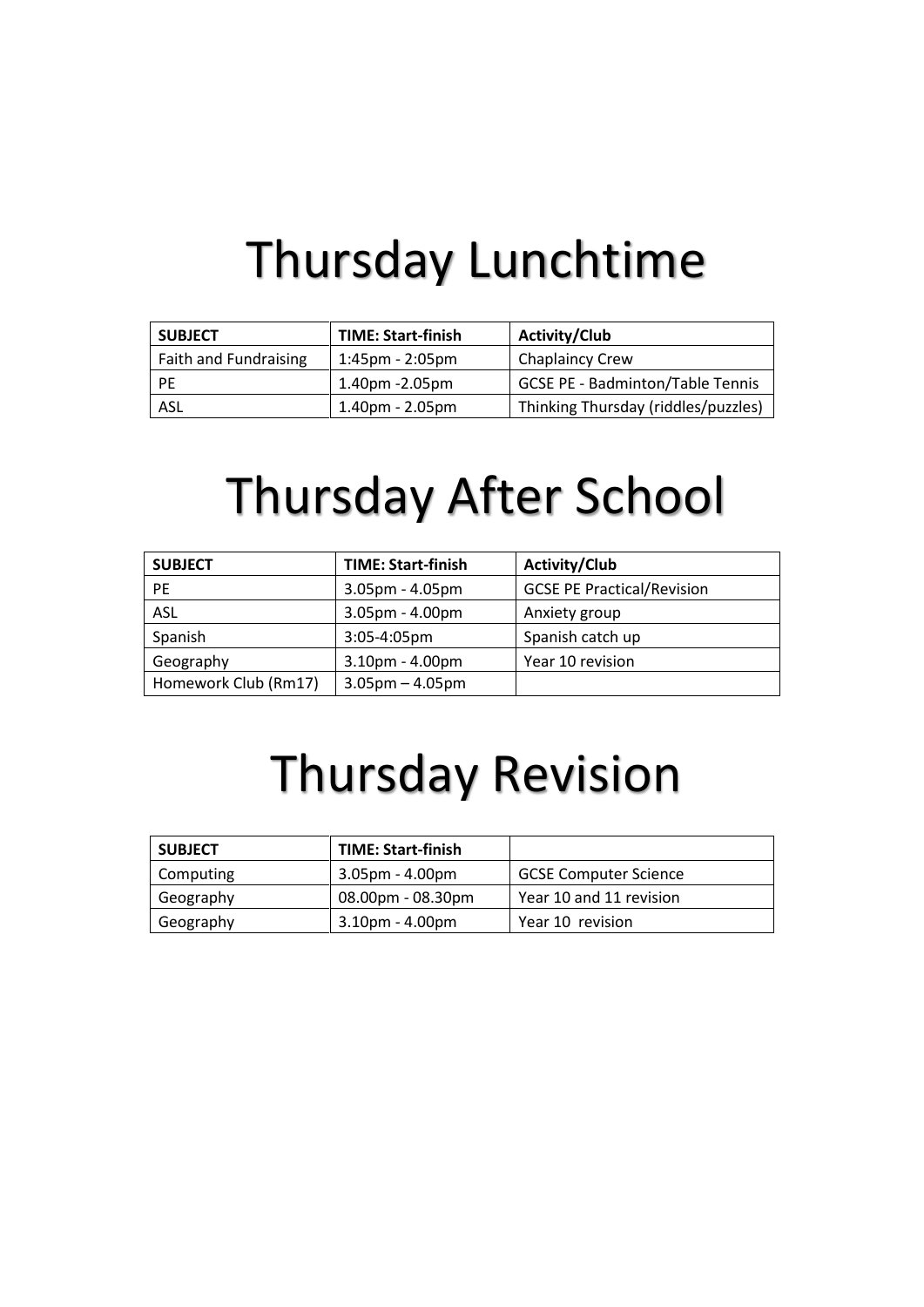# Friday Lunchtime

| <b>SUBJECT</b> | <b>TIME: Start-finish</b> | <b>Activity/Club</b>             |
|----------------|---------------------------|----------------------------------|
|                |                           | <b>GCSE PE - Badminton/Table</b> |
| <b>PE</b>      | $1.40$ pm $-2.05$ pm      | Tennis                           |
| Music          | $1.25$ pm - $2.05$ pm     | KS4 Open Music Room              |
| ASL            | $1.40pm - 2.05pm$         | Figure it out Friday (Quiz)      |

# Friday After School

| <b>SUBJECT</b>       | <b>TIME: Start-finish</b> | <b>Activity/Club</b>  |
|----------------------|---------------------------|-----------------------|
| Cross-curricular     | $3.05$ pm- $3.50$ pm      | Debate Club           |
| <b>PF</b>            | $3.05$ pm - $4.15$ pm     | <b>Basketball KS3</b> |
| Homework Club (Rm17) | $3.05$ pm – 4.05pm        |                       |

## Friday Revision

| l subject | <b>TIME: Start-finish</b> |                         |
|-----------|---------------------------|-------------------------|
| Geography | 08.00am - 08.30am         | Year 10 and 11 revision |